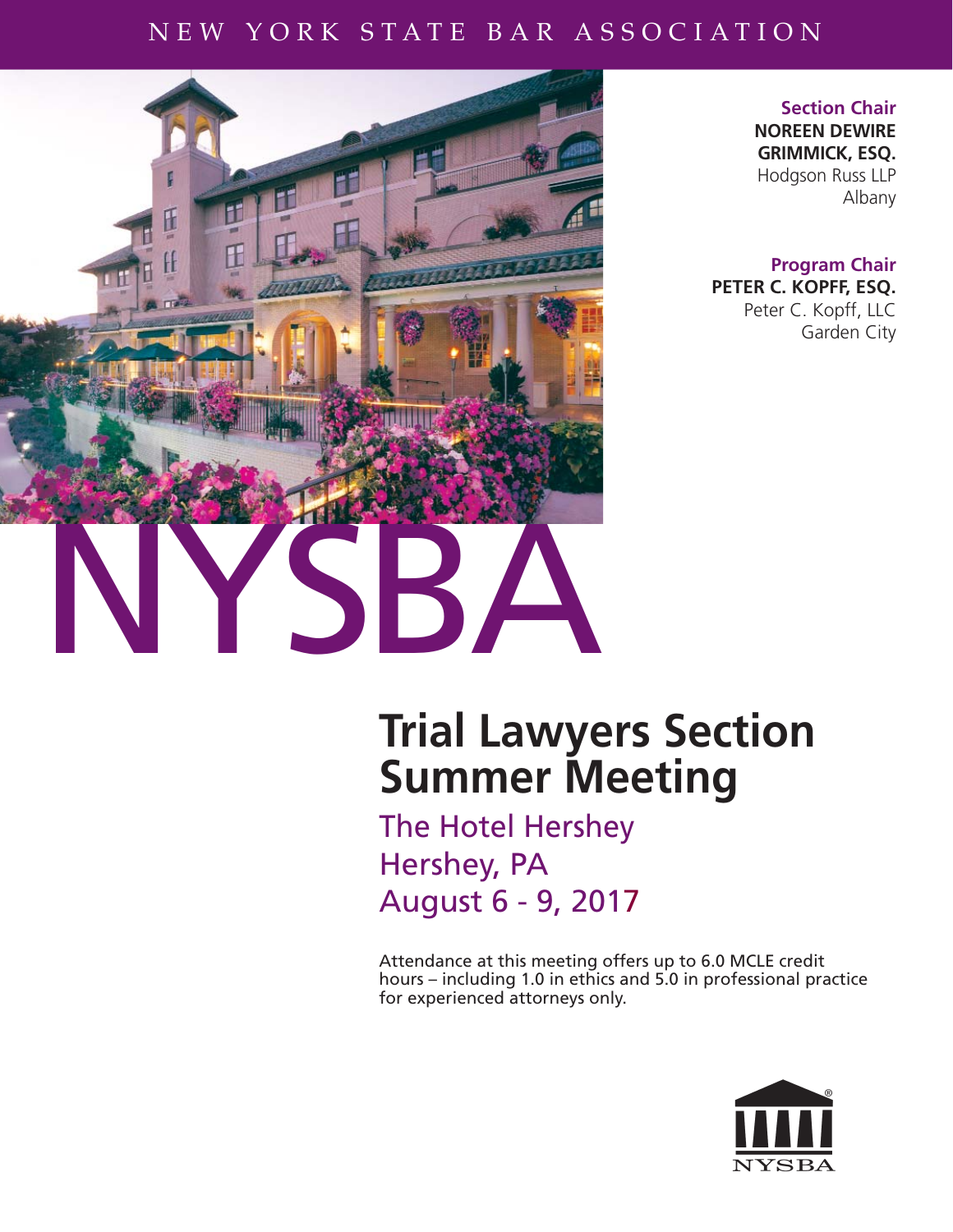## **Important Information**

The New York State Bar Association's Meetings Department has been certified by the NYS Continuing Legal Education Board as an accredited provider of continuing legal education in the State of New York. Under New York's MCLE rule, this program has been approved for a total of **6.0 credit hours; 1.0 hours in ethics and 5.0 hours in professional practice for experienced attorneys only.** 

#### **ACCOMMODATIONS FOR PERSONS WITH DISABILITIES:**

NYSBA welcomes participation by individuals with disabilities. NYSBA is committed to complying with all applicable laws that prohibit discrimination against individuals on the basis of disability in the full and equal enjoyment of its goods, services, programs, activities, facilities, privileges, advantages, or accommodations. To request auxiliary aids or services or if you have any questions regarding accessibility, please contact Catheryn Teeter at New York State Bar Association, One Elk Street, Albany, New York 12207 or cteeter@nysba.org *at least 10 days prior to the start of the meeting.*

**DISCOUNTS AND SCHOLARSHIPS:** New York State Bar Association members and non-members may receive financial aid to attend this program. Under this policy, anyone who requires financial aid may apply in writing, *not later than seven working days prior to the program*, explaining the basis of his/her hardship, and if approved, may receive a discount or scholarship. Scholarships apply to the educational portion of the program only. For more details, please contact: cteeter@nysba.org or Catheryn Teeter, New York State Bar Association, One Elk Street, Albany, New York 12207. 518-487-5573.

### **Hotel Information:**

**Hotel Hershey, 100 Hotel Road, Hershey, PA 17033 Tel: 717-533-2171 Group Hotel Reservations: https://aws.passkey.com/event/49143104/owner/12055/home**

#### **Hotel Hershey Dining Options Harvest**

American cuisine made from the freshest local ingredients. classic and traditional fare served during lunch and dinner, with daily specials. Casual ambiance where everyone can relax Harvest features a bar, and adjoining adult game room with two pool tables and shuffle board. Offering a variety of micro-brews, hand-crafted cocktails, and wines.

#### **The Circular**

The American dining experience reimagined. From small plates and drinks at the bar to an intimate meal for two overlooking the beautiful formal gardens.

#### **Trevi 5**

Modern contemporary twist on traditional Italian cuisine with delicious selection of antipastos, fresh pastas and grilled entrées, an extensive wine list, and classic Italian desserts alongside their signature chocolate creations!

#### **Hershey Grill**

Serving breakfast, lunch and dinner, and featuring housemade sauces and specialties.

#### **Iberian Lounge**

Serving Drinks and Light Fare each evening

#### **Cocoa Beanery**

Enjoy specialty coffees, lattes, cappuccinos, gourmet pastries, chocolate desserts, and Hershey's signature hot chocolate!

#### **Hershey Lodge Dining Options The Forebay**

Upscale casual, cozy loft setting with signature dishes including premium steaks, seafood, and pasta. Offering patio dining seasonally, an extensive wine list, specialty drinks, and chocolate stout and bourbons.

#### **The Bears' Den**

Family-friendly sports-themed restaurant featuring an enormous 9' by 12' HD video wall and 28 additional HDTV screens that are sure to keep you up-to-date on all the games! Enjoy an array of appetizers, sandwiches, entrées, and delicious desserts for lunch and dinner in the fun, hockey-rink atmosphere modeled after the Hershey Bears. The Bears' Den features a video game room, private parking with easy outside entrance, and a full bar.

#### **Devon Seafood Grill**

Upscale casual dining with imagination and style, offering the freshest premium seafood and an impressive selection of wines and handcrafted cocktails. Upscale, casual chic atmosphere.

#### **Fire & Grain**

Gathering tables, a fire wall, and a full service bar. Innovative breakfast and dinner menus of re-mastered comfort foods and cocktails. Attire is resort casual.

#### **FOR ALL DINING QUESTIONS AND RESERVATIONS, CALL 717-534-8800.**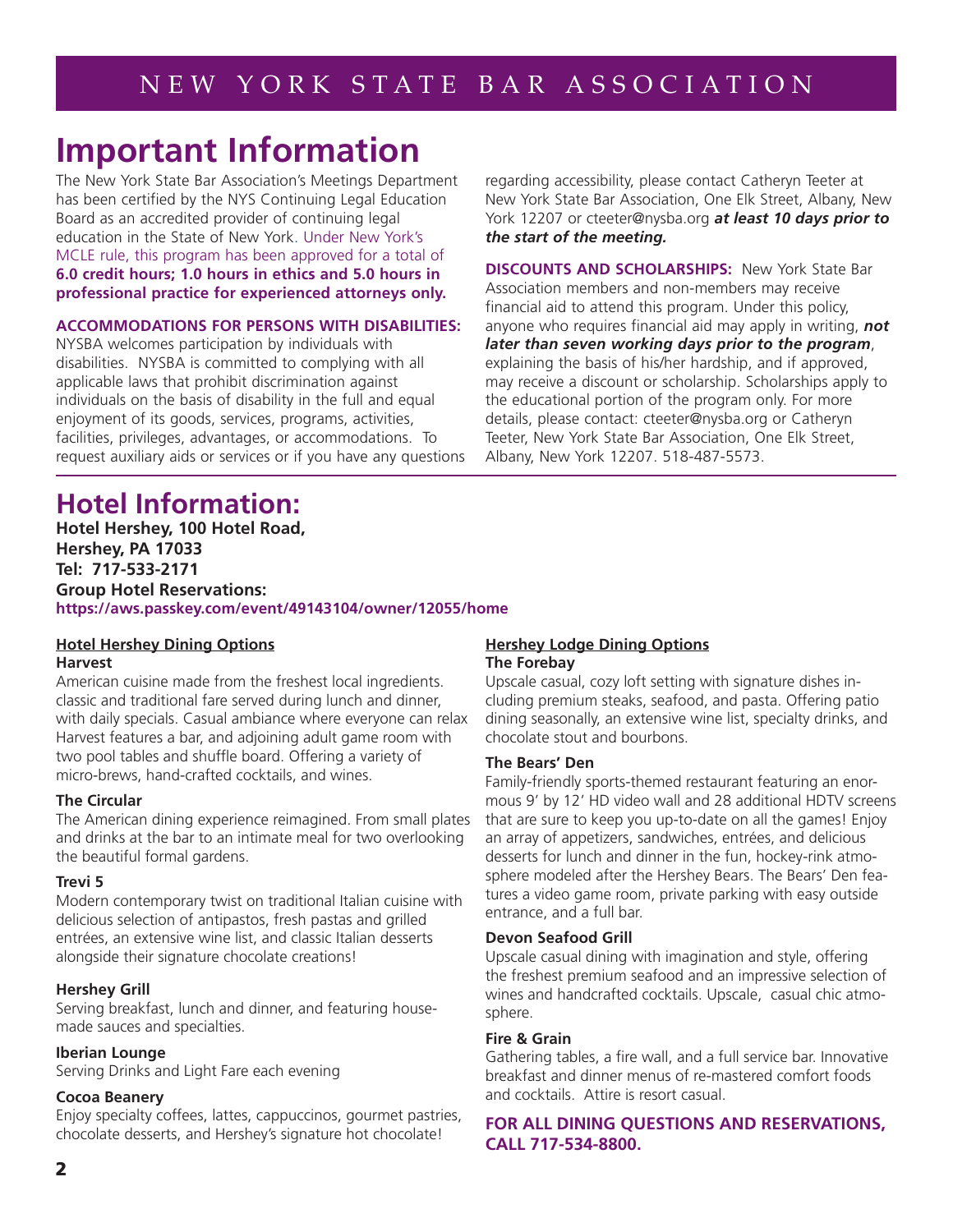### SCHEDULE OF EVENTS

## **Sunday, August 6**

| $3:00 - 5:30$ p.m. | <b>Registration</b> – Hotel Lobby                        |
|--------------------|----------------------------------------------------------|
| $3:30 - 5:00$ p.m. | <b>Executive Committee Meeting - Starlight East Room</b> |
| $6:30 - 7:30$ p.m. | <b>Welcome Reception</b> – Overlook Room & Terrace       |
| 7:30 p.m.          | <b>Dinner</b> on your own                                |

### **Monday, August 7**

| $8:00 - 9:00$ a.m.     | <b>Executive Committee Breakfast Meeting - Cocoa Inn Room</b>                                                                                                                  |  |
|------------------------|--------------------------------------------------------------------------------------------------------------------------------------------------------------------------------|--|
| 8:00 a.m.              | <b>Registration</b> - Starlight Foyer                                                                                                                                          |  |
| $8:00 - 9:00$ a.m.     | <b>Continental Breakfast - Starlight East Room</b>                                                                                                                             |  |
| $9:05$ a.m. $-12$ p.m. | <b>GENERAL SESSIONS</b> - Starlight West Room                                                                                                                                  |  |
| $9:05 - 9:20$ a.m.     | <b>New York State Bar Association Welcome</b><br>MICHAEL MILLER, ESQ., PRESIDENT-ELECT<br>Law Office of Michael Miller<br>New York City                                        |  |
|                        | <b>Trial Lawyers Section Welcome</b><br><b>NOREEN DEWIRE GRIMMICK, ESQ.</b><br>Hodgson Russ LLP<br>Albany                                                                      |  |
| $9:20 - 10:10$ a.m.    | <b>Ethics Update for Trial Lawyers</b><br><b>PROFESSOR PATRICK M. CONNORS</b><br>Albany Law School<br>Albany                                                                   |  |
|                        | 10:10 - 10:20 a.m. Coffee Break - Sponsored by MENGEL METZGER BARR & CO.                                                                                                       |  |
|                        | 10:20 - 11:10 a.m. New York Practice and CPLR Update<br><b>PROFESSOR PATRICK M. CONNORS</b><br>Albany Law School<br>Albany                                                     |  |
|                        | 11:10 a.m. - 12 p.m. The Modern American Workplace:<br><b>What Every Legal Practitioner Needs to Know</b><br><b>NOREEN DEWIRE GRIMMICK, ESQ.</b><br>Hodgson Russ LLP<br>Albany |  |
|                        |                                                                                                                                                                                |  |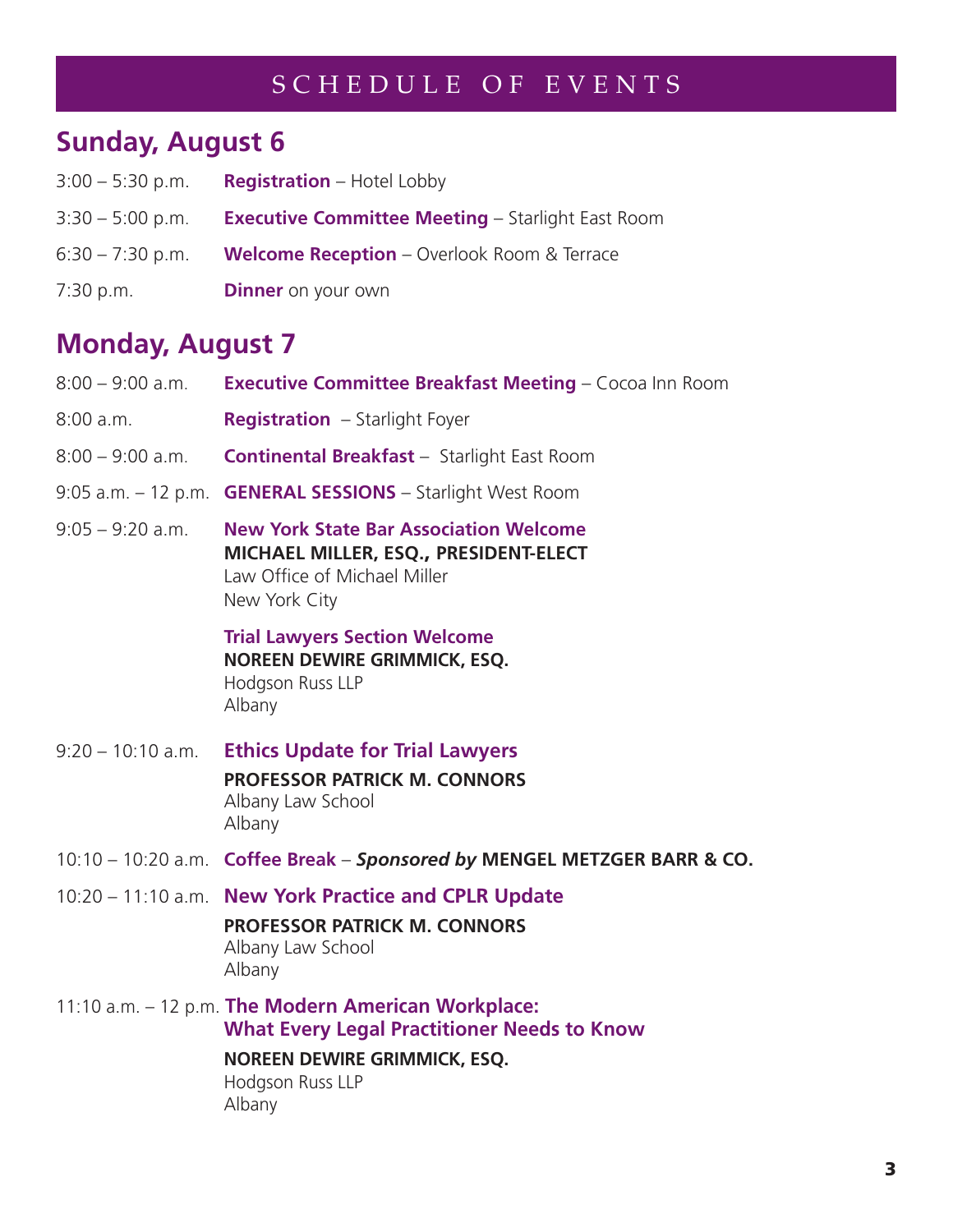### **Monday, August 7** *continued*

- 12:00 p.m. **Lunch on your own and time to explore the Resort and the area.** Visit the **Hershey Gardens and Hershey Museum** (complimentary admission if you are staying at the hotel.) Jump on the complimentary shuttle to Hershey Park and enjoy an afternoon of fun at the Amusement Park. Go on a hike, visit the outdoor pool complex or the spa. See pages 6 and 7 for information.
- 7:00 10:00 p.m. **Cocktail Reception & Dinner**  Blue Mountain Room & Patio

### **Tuesday, August 8**

| 8:00 a.m.            | <b>Registration</b> - Starlight Foyer                                                                                                                                                                    |                                                                  |  |
|----------------------|----------------------------------------------------------------------------------------------------------------------------------------------------------------------------------------------------------|------------------------------------------------------------------|--|
| $8:00 - 9:00$ a.m.   | <b>Continental Breakfast - Starlight East Room</b><br><b>Sponsored by LEGAL COPY SERVICES</b>                                                                                                            |                                                                  |  |
|                      | 9:00 a.m. - 12 p.m. GENERAL SESSIONS - Starlight West Room<br><b>Sponsored by APPEALTECH</b>                                                                                                             |                                                                  |  |
| $9:00 - 9:10$ a.m.   | <b>Program Remarks</b><br>PETER C. KOPFF, ESQ., PROGRAM CO-CHAIR<br>Peter C. Kopff, LLC<br>Garden City                                                                                                   |                                                                  |  |
| $9:10 - 10:00$ a.m.  | <b>Effective Employment of Social Media and Public Document</b><br><b>Resources In Your Jury Selection</b>                                                                                               |                                                                  |  |
|                      | <b>ROBERT B. GIBSON, ESQ.</b><br>Heidell, Pittoni, Murphy & Bach, LLP<br><b>White Plains</b>                                                                                                             |                                                                  |  |
|                      | 10:00 - 10:10 a.m. Coffee Break - Sponsored by DIAMOND COURT REPORTING                                                                                                                                   |                                                                  |  |
|                      | 10:10 - 11:00 a.m. The Art & Science of An Appeal<br>Our experienced panel of appellate attorneys will provide attendees with an exhaustive review<br>of the art and science behind perfecting an appeal |                                                                  |  |
| <b>Panelists:</b>    | SETH M. WEINBERG, ESQ.<br>Mauro Lilling Naparty LLP<br>Woodbury                                                                                                                                          | <b>JACQUELYN L. MOUQUIN, ESQ.</b><br>AppealTech<br>New York City |  |
| $11:00 - 11:50$ a.m. | <b>Effective Appellate Advocacy - A Judge's Perspective</b><br>How to revamp your case to improve your client's chance of success in the appellate courts.                                               |                                                                  |  |
|                      | <b>HON. VICTORIA A. GRAFFEO</b><br>Former New York State Court of Appeals Justice<br>Harris Beach LLC<br>Albany                                                                                          |                                                                  |  |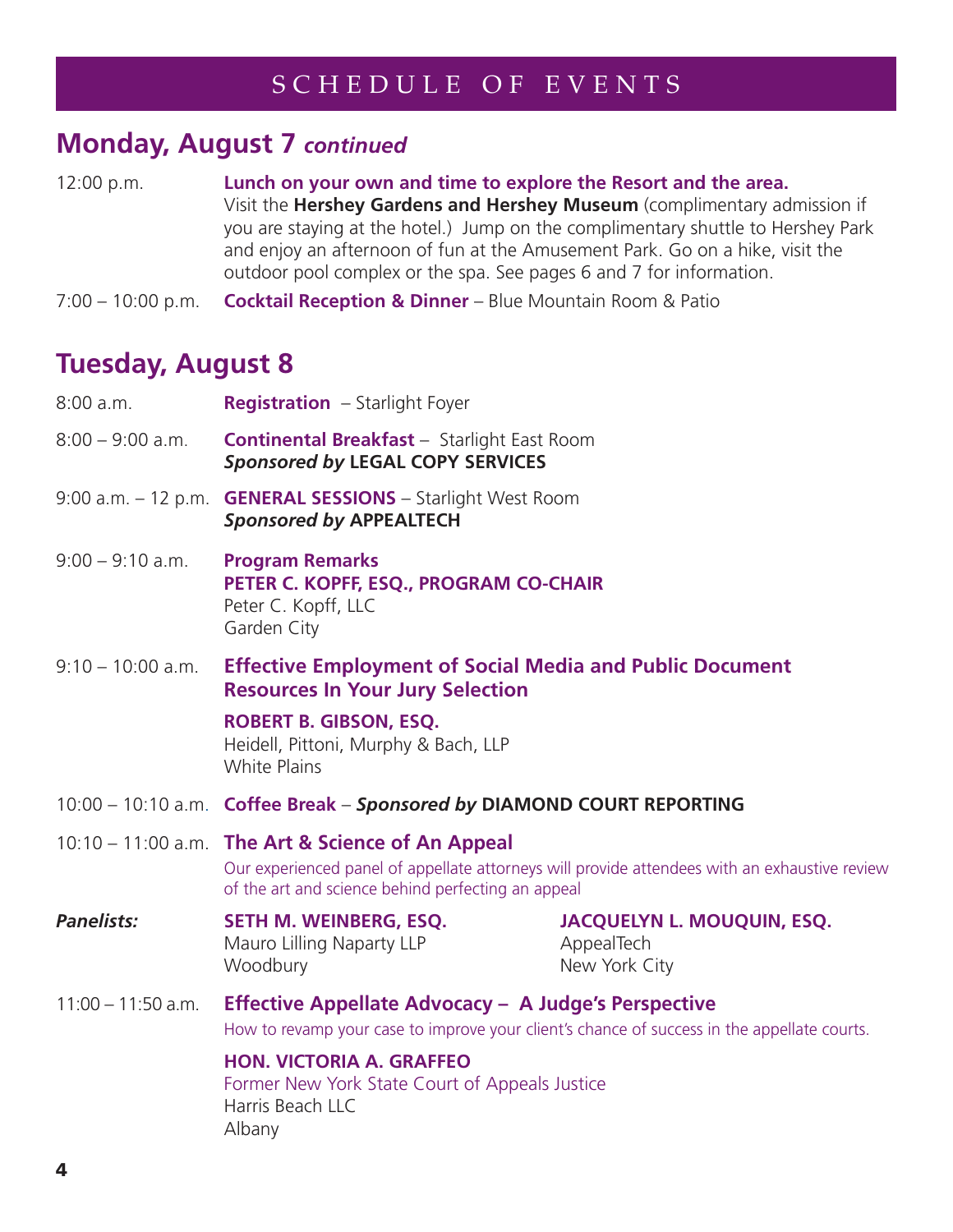### **Tuesday, August 8** *continued*

12:00 p.m. **Lunch on your own and time to explore the Resort and the area.**

#### 12:35 p.m. **GOLF: HERSHEY COUNTRY CLUB, WEST COURSE** 1000 East Derry Road.

Designed by Maurice McCarthy and opened in 1930 by Milton Hershey on the twin principles of sporting excellence and refined luxury and ranked by Golf Digest as one of the top 50 resorts in the US, the par-73 West Course features tree-lined fairways, lush greens, and challenging hazards. At 6,860 yards, the Course has a rating of 72.6 and slope of 130. Accessible only to members and guests of The Hotel Hershey and Hershey Lodge. **Soft spikes only. Directions to course will be provided. Allow 10 minutes travel time. Meet in lobby to car pool to course. First tee time is 1:00 p.m. Pre-registration required. \$170.00 per person** includes box lunch, greens fee and golf cart.

7:00 – 10:00 p.m. **Steak Bake and Barbecue** – Formal Gardens East

### **Wednesday, August 9**

11:00 a.m. **Check Out/Departure**

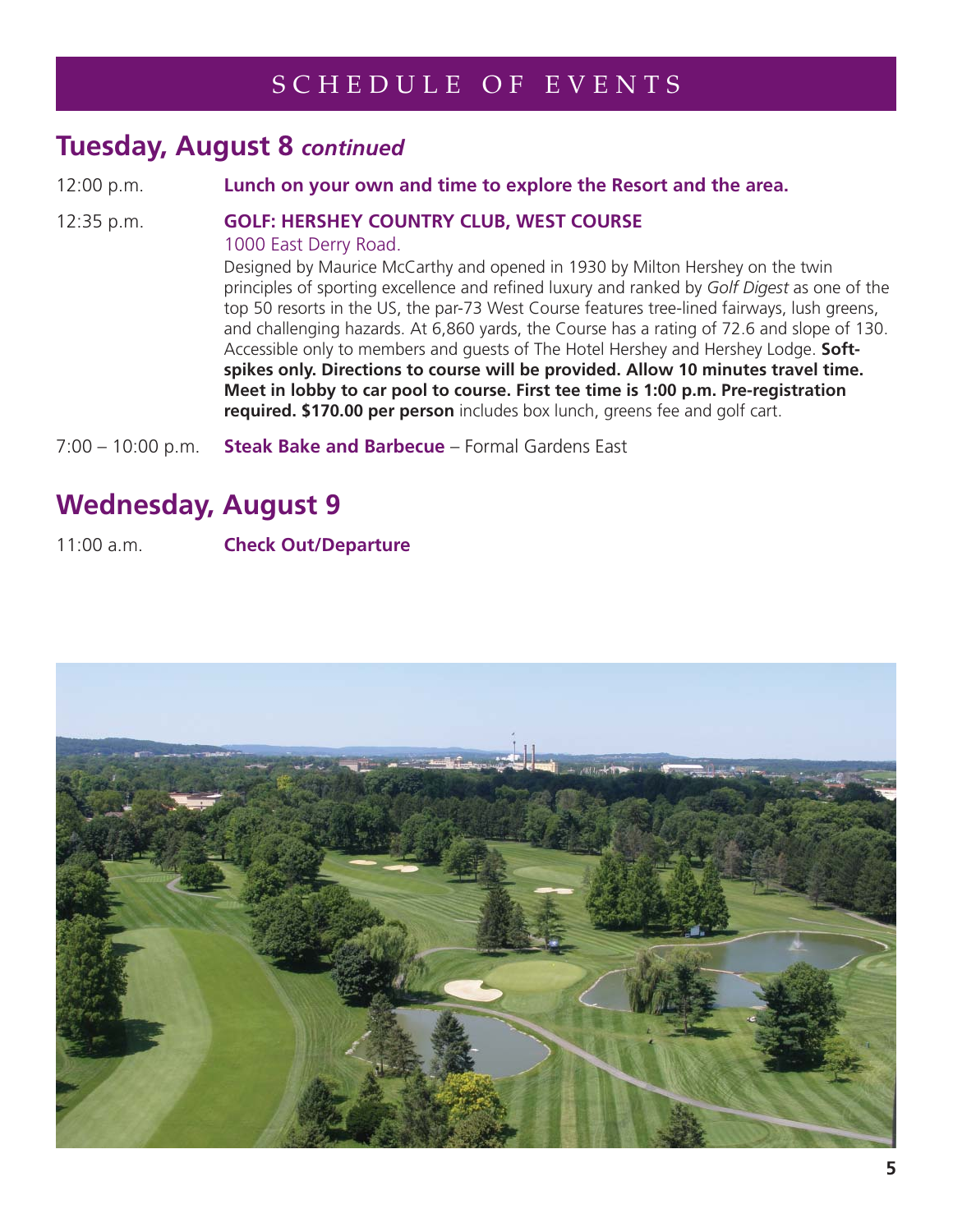### RECREATION AND ACTIVITIES ONSITE

#### **CALL 717-533-2171 and specified extension number for additional information**

#### **POOL FACILITIES, extension 1702**

**Indoor Pool 6:30 AM-10 PM.** Please note 6:30-8 AM the Indoor Pool is reserved for guests 18 years of age and older. **Outdoor Pool Complex** with Adult Pool and Whirlpool, Family Pool and Spray Deck open daily 10 AM-9 PM. Adult and Family Cabanas are available daily; Advanced reservations recommended.

#### **FITNESS FACILITIES, extension 1702**

#### Fitness Center 6:30 AM-10 PM

Guests must be 16 years of age and older to use Fitness Center and participate in classes. Fitness classes are complimentary for registered hotel guests. The Fitness Center offers a variety of classes including yoga, Tai Chi, Pilates, Yogalates, nature walks, stretch, step aerobics, low impact aerobics, meditation and aquatic aerobics.

#### **18 HOLE PUTTING COURSE, extension 8690**

**GLOW PUTTING** on Wednesdays and Saturdays! Daily from 2 PM-10 PM; Fun for the entire family! Regular play \$10/Glow Putting \$13 for ages 13 years and older

Regular play \$7/Glow putting \$10 for ages 4-12 years Free for ages 3 and younger

#### **SPORTS COMPLEX**

#### Open Sunrise-10 PM

The Hotel Hershey Sports Complex includes two tennis courts, a full basketball court, two sand volleyball courts, three shuffleboard courts, two horseshoe pits, croquet lawn, two bocce courts.

#### **9 HOLE DISC GOLF COURSE**

Available year round from Sunrise to Sunset Disc sets are available for sign out in the Cocoa Clubhouse and Fitness Center. Maps and score cards also available.

#### **COCOA CLUBHOUSE, extension 5840**

Kids are important guests and we do everything possible to make sure they have fun. This includes the KIDS CLUB, visits with the HERSHEY'S Product Characters, and supervised programs and activities. Cocoa Kids Club® Sessions (5-12 years of age) Meal included with all sessions. Advanced reservations recommended. 9 AM-4 PM - \$75/child 9 AM-1 PM and 12 PM-4 PM - \$55/child 5 PM-9 PM - Kids Night Out - \$60/child

#### **SEGWAY OF HERSHEY, extension 5867 | 717-668-1641**

Guided Segway Tours available daily. Please allow 2.5 hours for each tour.

#### **THE HERSHEY OUTFITTERS, extension 5837 | 717-668-1641**

The Hershey Outfitters offer Challenging Ropes Course and Zip line, Archery Tag, Trap shooting, Fly Fishing, Geo-Caching and Kayaking. Located by the Harvest Plaza.

#### **FALCONRY EXPERIENCE**

includes free-flight demonstrations, a simulated hunt demonstration, and an opportunity for these majestic birds of prey to land on your hand! The program is run by Master Falconer Jack Hubley.

9 AM, Select Meet & Greet Opportunities 11 AM - 12:30 PM (Wednesday - Monday) Adult: \$65; Child (15 & under): \$25. For information, reservations contact the concierge at 717-534-8860. Transportation is provided to the Falconry Field.

#### **GAME ROOM**

Enjoy our enhanced game room located in Harvest Restaurant. Open Daily 8 AM-10 PM

#### **HIKING, JOGGING and NATURE TRAILS**

Enjoy one of three nature trails through the Hotel's woodlands. For a more intense workout, try the fitness trail.

#### **THE CHOCOLATE SPA**

Experience total luxury at The Spa at The Hotel Hershey, where chocolate inspires innovative treatments like the Whipped Cocoa Bath and the Chocolate Fondue Wrap. The Spa features are massage, facials, wet treatment rooms, soaking tubs, nail and hair salon and much much more. For reservations, call 1-800-HERSHEY (437-7439).

### **www.thehotelhershey.com**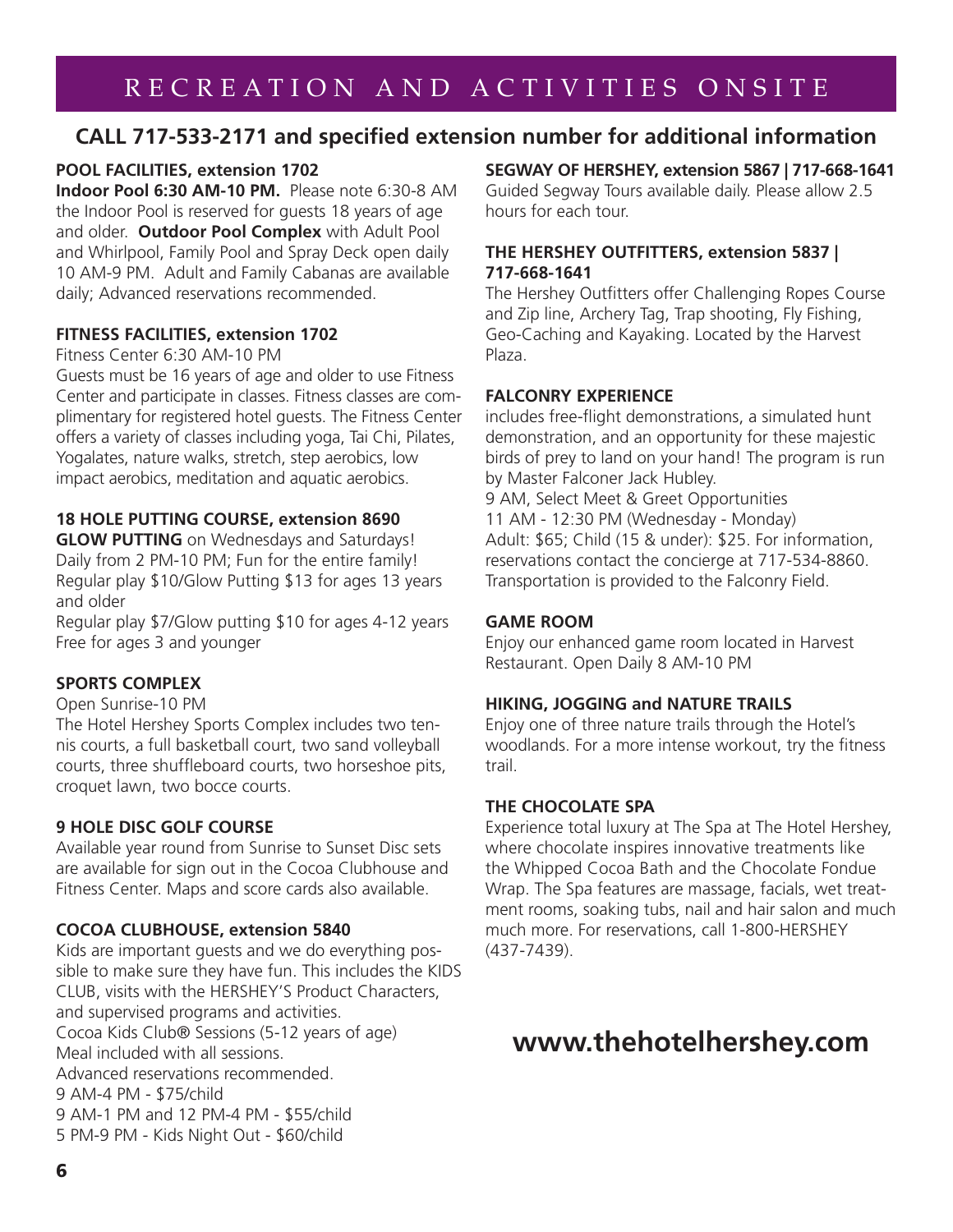### AREA ATTRACTIONS

#### **Guests** of THE HOTEL HERSHEY receive **complimentary admission** to **Hershey Gardens and Hershey Museum**, as well as complimentary shuttle bus service to HERSHEY PARK. Hershey has a year-round schedule of events including top-name theatre acts, concerts, professional sports, and much more.

#### **HERSHEY Gardens**

Enjoy 23 acres of spectacular seasonal displays and amazing theme gardens. The whole family will love the recently opened tropical Butterfly Atrium and the Children's Garden – teaching the young and young-at-heart about nature and plants. For more information, visit www.hersheygardens.org.

#### **The Hershey Story Museum**

The Museum Experience is an inspirational journey through Milton S. Hershey's lifetime and beyond, a tale spanning more than 150 years of trials and triumphs, philanthropic endeavors, and one man's unwavering confidence. www.hersheystory.org

#### **HERSHEYPARK**

At Hersheypark, experience shared family moments, thrilling roller coasters, rides and entertainment for all ages. They offer fun for all ages with lots of kiddie rides throughout the Park, live entertainment and strolling Hershey'sTM Characters. Ticket information: www.hersheypark.com

#### **HERSHEY'S CHOCOLATE WORLD**

Visit the official visitor's center of Hershey – where there is more chocolate than you can imagine! While there, explore on your own and take the Hershey's Great American Chocolate Tour ride to learn how Hershey's chocolate is made or enjoy one of their attractions. Visitor's Center and Great American Chocolate Tour are complimentary. www.hersheys.com/chocolateworld

#### **Hershey Theatre**

Experience the tour that takes you behind the scenes of "The Most Impressive Theatre in Pennsylvania." Fresh from a three-year, three-million dollar dazzling restoration - bringing back the opulence of opening night in 1933. Learn the details of this historic project and the inside story of Milton S. Hershey's Entertainment Showplace. For reservations or more information about shows available during your stay, visit www.hersheytheatre.com.

#### **Hershey Trolley Works**

All aboard for a truly memorable excursion on the Hershey Trolley! The journey begins in front of Hershey's<sup>®</sup> Chocolate World® Attraction, and from there, trolley conductors take you on a fascinating, sentimental journey that is engaging for all ages. For more information, visit www.hersheytrolleyworks.com.

#### **Antique Automobile Club of America Museum, 161 Museum Drive**

The Antique Automobile Club of America Museum displays vintage automobiles in unique scenes and settings! Visitors can stroll through eight decades in time while traveling from New York to San Francisco. It's a trip down memory lane as you recall the cars your grandparents or parents drove as well as those from your early driving days. www.aacamuseum.org

#### **ZOOAMERICA North American Wildlife Park**

ZooAmerica® North American Wildlife Park is an 11-acre, year-round, walk-through zoo that is home to more than 200 animals representing more than 60 North American species. Open daily, ZooAmerica prides itself on following its mission of conservation. For more information, visit www/ZooAmerica.com.

#### **Sweet Hershey Shopping**

Begin your adventure at The Shops At The Hotel Hershey® which includes sweet boutiques offering a one-of-a-kind shopping experience. The shops feature a decadent assortment of items ranging from Le Vian® Chocolate Diamonds and elegant home decór to unique Hershey apparel and cupcakes. Drop your bags in your room and continue to Tanger Outlets in Hershey, offering 60 fabulous outlet stores with the brands you love at prices you won't believe.